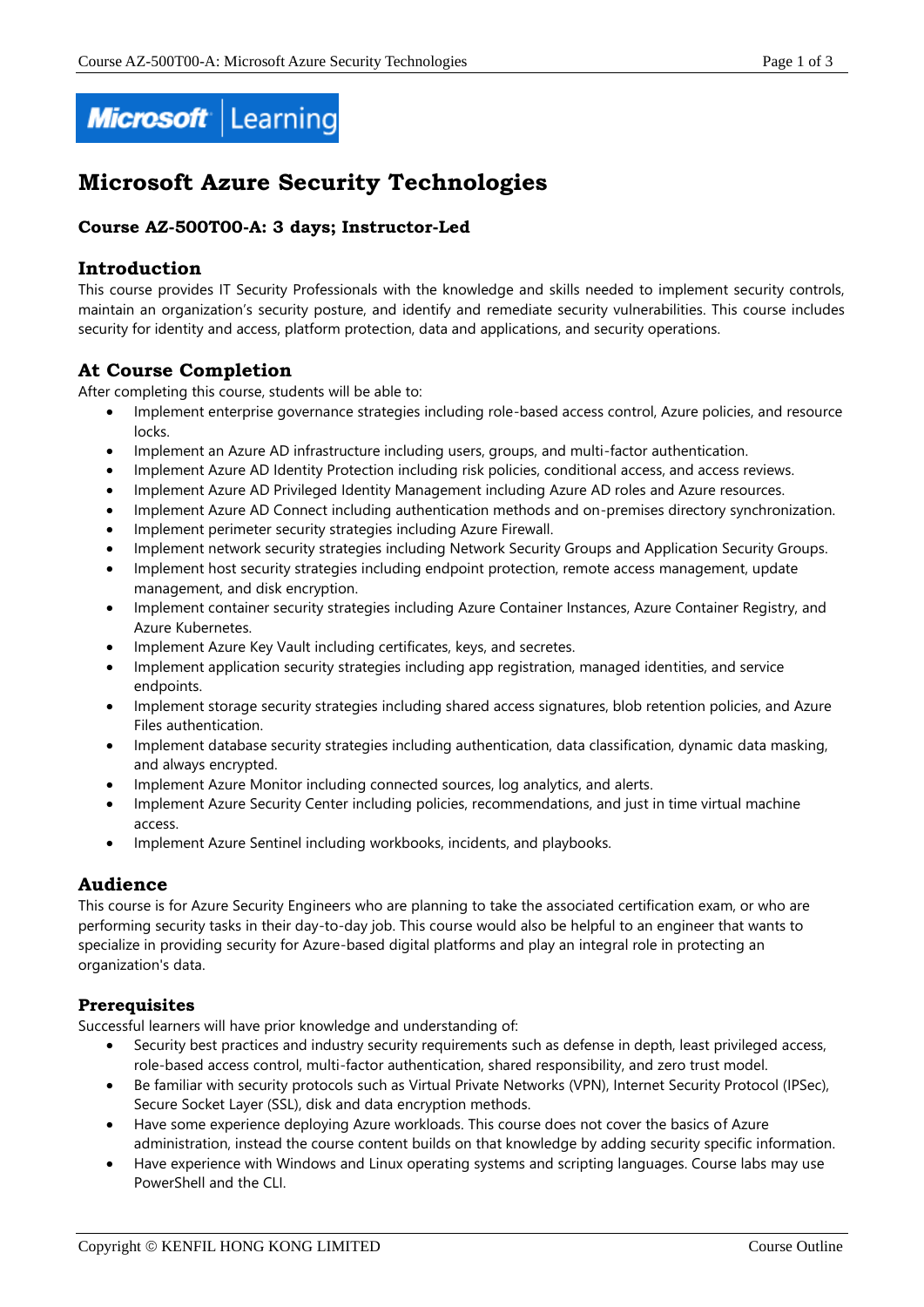# **Course Outline**

#### **Module 1: Manage Identity and Access**

This module covers Azure Active Directory, Azure Identity Protection, Enterprise Governance, Azure AD PIM, and Hybrid Identity.

#### **Lessons**

- Azure Active Directory
- Azure Identity Protection
- Enterprise Governance
- Azure AD Privileged Identity Management
- Hybrid Identity

# **Lab : Role-Based Access Control**

- **Lab : Azure Policy**
- **Lab : Resource Manager Locks**

# **Lab : MFA, Conditional Access and AAD Identity Protection**

# **Lab : Azure AD Privileged Identity Management**

# **Lab : Implement Directory Synchronization**

After completing this module, students will be able to:

- Implement enterprise governance strategies including role-based access control, Azure policies, and resource locks.
- Implement an Azure AD infrastructure including users, groups, and multi-factor authentication.
- Implement Azure AD Identity Protection including risk policies, conditional access, and access reviews.
- Implement Azure AD Privileged Identity Management including Azure AD roles and Azure resources.
- Implement Azure AD Connect including authentication methods and on-premises directory synchronization.

#### **Module 2: Implement Platform Protection**

This module covers perimeter, network, host, and container security.

- **Lessons**
	- Perimeter Security
	- **Network Security**
	- Host Security
	- Container Security

#### **Lab : Network Security Groups and Application Security Groups**

#### **Lab : Azure Firewall**

# **Lab : Configuring and Securing ACR and AKS**

After completing this module, students will be able to:

- Implement perimeter security strategies including Azure Firewall.
- Implement network security strategies including Network Security Groups and Application Security Groups.
- Implement host security strategies including endpoint protection, remote access management, update management, and disk encryption.
- Implement container security strategies including Azure Container Instances, Azure Container Registry, and Azure Kubernetes.

# **Module 3: Secure Data and Applications**

This module covers Azure Key Vault, application security, storage security, and SQL database security. **Lessons**

- Azure Key Vault
- Application Security
- Storage Security
- SQL Database Security

#### **Lab : Key Vault (Implementing Secure Data by setting up Always Encrypted)**

#### **Lab : Securing Azure SQL Database**

#### **Lab : Service Endpoints and Securing Storage**

After completing this module, students will be able to:

• Implement Azure Key Vault including certificates, keys, and secretes.